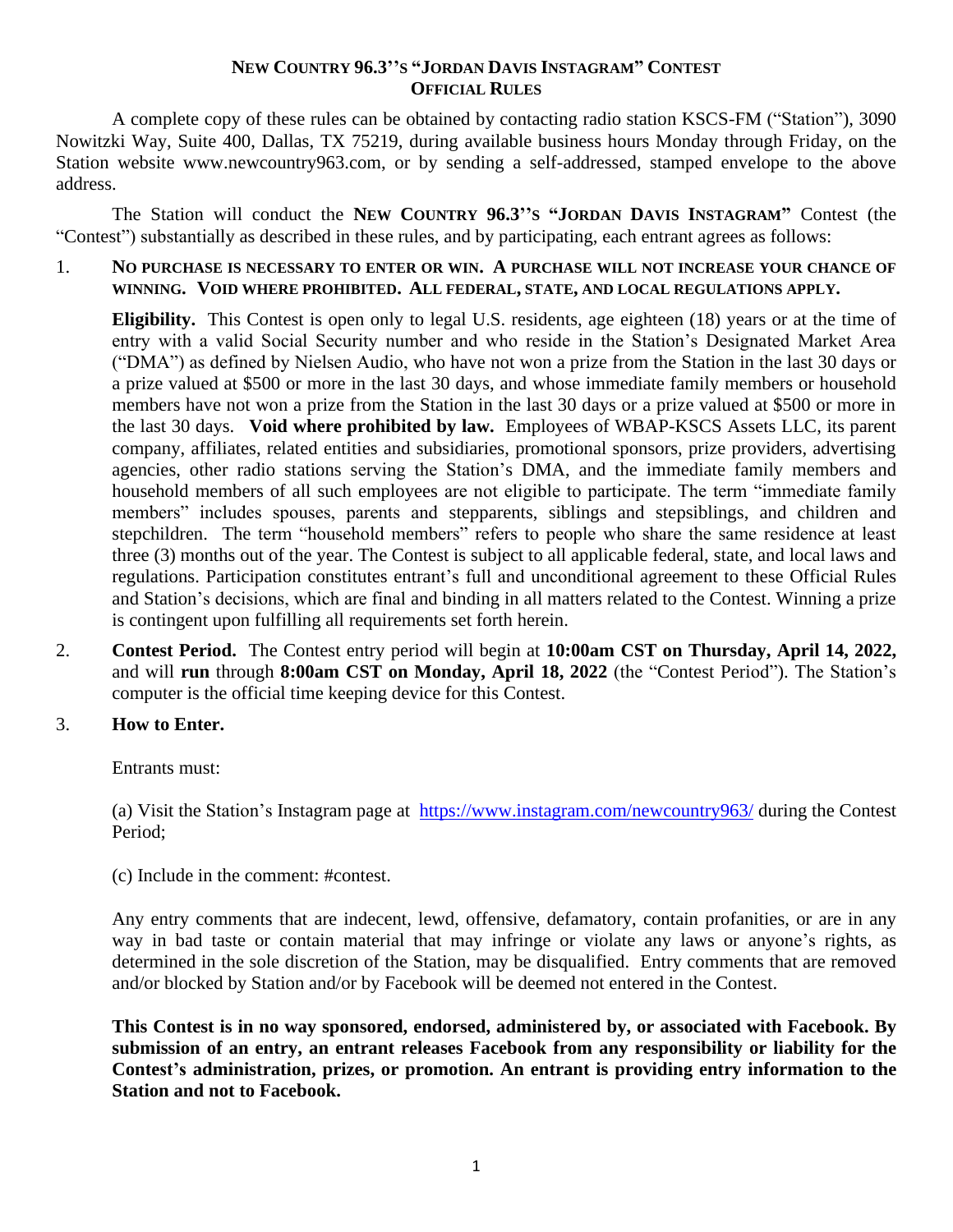- 4. **Winner Selection.** On or about 8:00am am CST on Monday, April 18, 2022, Station will select one (1) potential winner(s) in a random drawing from among all valid entries received by Station during the Contest Period. Each winning entrant will be contacted using the email address and/or telephone number provided with the entry and may be awarded the prize (subject to verification of eligibility and compliance with the terms of these rules). Station's decisions as to the administration and operation of the Contest and the selection of the potential winner are final and binding in all matters related to the Contest. Failure to respond to the initial verification contact within three (1) days of notification or failure to claim the prize within three (1) days of verification as a winner will result in disqualification and forfeiture of the prize.
- 5. **Verification of Potential Winner.** THE ELIGIBILITY OF ALL POTENTIAL CONTEST WINNERS IS SUBJECT TO VERIFICATION BY STATION WHOSE DECISIONS ARE FINAL AND BINDING IN ALL MATTERS RELATED TO THE CONTEST. The potential winner must continue to comply with all terms and conditions of these Official Rules and winning is contingent upon fulfilling all requirements. The potential winner may be notified by email and/or telephone call after the date of random drawing and/or winner determination. The potential winner will be required to sign and return to Station, within three (1) days of the date notice is sent, an affidavit of eligibility and a liability/publicity release (except where prohibited) to claim the prize, if applicable. A winner who returns the affidavit of eligibility and liability/publicity release will be deemed to have accepted the contest prize and thereafter will not be permitted to rescind their acceptance of the prize and/or return the prize. If a potential winner cannot be contacted, fails to sign and return the affidavit of eligibility and/or the liability/publicity release within the required time period (if applicable), or if the prize or prize notification is returned as undeliverable, potential winner forfeits prize. In the event that the potential winner of a prize is disqualified for any reason, Station may award the applicable prize to an alternate winner by random drawing from among all remaining eligible entries. Unclaimed prizes may not be awarded.
- 6. **Prizes.** One (1) prize will be awarded in this Contest. Each winner will receive:

Two (2) tickets to see Jordan Davis at The Factory in Dallas, TX on Friday, April 22, 2022

## **TOTAL ARV OF ALL CONTEST PRIZES IS: EIGHTY DOLLARS (\$80.00).**

Winner is responsible for all taxes associated with prize receipt and/or use. Odds of winning a prize depend on a number of factors including the number of eligible entries received during the Contest Period and listeners participating at any given time.

There is no substitution, transfer, or cash equivalent for prizes, except that the Station may, in its sole discretion and to the extent permitted by law, substitute prizes of comparable value or cash. The prizes are expressly limited to the item(s) listed above and do not include taxes, gratuities or any other expenses. Any tickets and/or gift certificates/cards awarded as part of a prize will be subject to the terms and conditions set forth by the issuer and are valid only on the date(s) printed on the tickets or gift certificates/cards. Other restrictions may apply.

7. **Entry Conditions and Release.** By entering, each entrant agrees to: (a) comply with and be bound by these Official Rules and the decisions of the Station and Sponsor(s), which are binding and final in all matters relating to this Contest; (b) release and hold harmless Station, Sponsor(s), Cumulus Media New Holdings Inc., and each of their affiliated companies, participating sponsors, the prize suppliers and any other organizations responsible for sponsoring, fulfilling, administering, advertising or promoting the Contest, and each of their respective past and present officers, directors, employees, agents and representatives (collectively, the "Released Parties") from and against any and all claims, expenses, and liability, including but not limited to negligence and damages of any kind to persons and property, including but not limited to invasion of privacy (under appropriation, intrusion, public disclosure of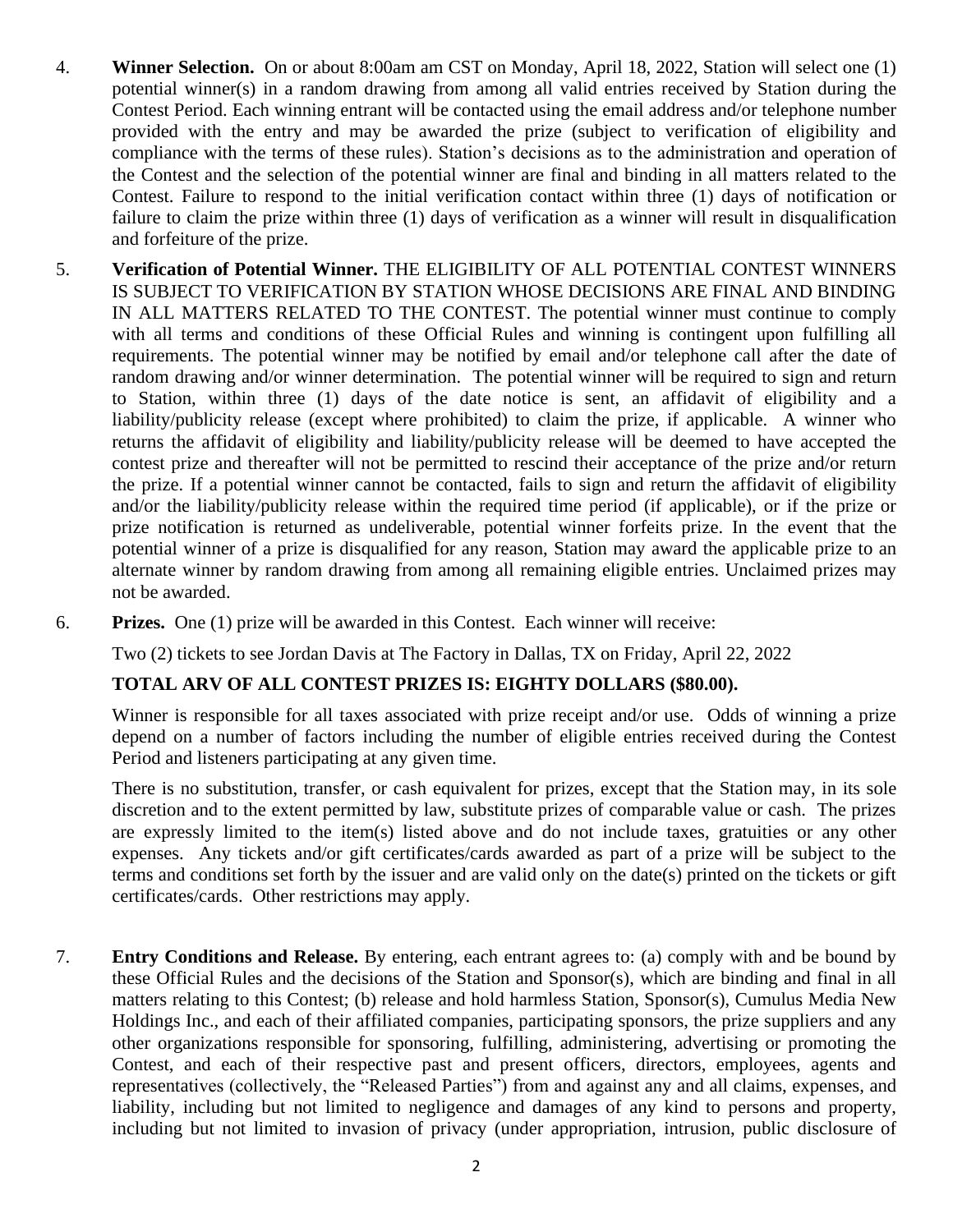private facts, false light in the public eye or other legal theory), defamation, slander, libel, violation of right of publicity, infringement of trademark, copyright or other intellectual property rights, property damage, or death or personal injury arising out of or relating to a entrant's entry, creation of an entry or submission of an entry, participation in the Contest, acceptance or use or misuse of prize (including any travel or activity related thereto) and/or the broadcast, exploitation or use of entry; and (c) indemnify, defend and hold harmless the Released Parties from and against any and all claims, expenses, and liabilities (including reasonable attorneys' fees) arising out of or relating to an entrant's participation in the Contest and/or entrant's acceptance, use, non-use or misuse of the prize.

- 8. **Publicity.** Participation in the Contest constitutes entrant's consent to use by the Station and its agent of entrant's name, likeness, photograph, voice, opinions, entry, and/or biographical information (including hometown and state) for promotional purposes in any media, worldwide, without further payment or consideration, unless otherwise prohibited by law.
- 9. **Taxes.** All State, Local, Federal and/or other taxes, duties, tariffs, title fees, licensing fees, or other fees for prizes awarded become the sole responsibility of the winner. All those who win a prize or prizes valued \$600 or more in any given year will be issued an IRS Form 1099 to report their winnings.
- 10. **General Conditions.** Station reserves the right to cancel, suspend and/or modify the Contest, or any part of it, if any fraud, technical failures or any other factor beyond Station's reasonable control impairs the integrity or proper functioning of the Contest, as determined by Station in its sole discretion. Station reserves the right in its sole discretion to disqualify any individual it finds to be tampering with the entry process or the operation of the Contest or to be acting in violation of these Official Rules or acting in an unsportsmanlike or disruptive manner. Any attempt by any person to deliberately undermine the legitimate operation of the Contest may be a violation of criminal and civil law, and, should such an attempt be made, Station reserves the right to seek damages from any such person to the fullest extent permitted by law. Station's failure to enforce any term of these Official Rules shall not constitute a waiver of that provision.
- 11. **Limitations of Liability.** The Released Parties are not responsible for: (a) any incorrect or inaccurate information, whether caused by Station, Sponsor(s), entrants, printing errors or by any of the equipment or programming associated with or utilized in the Contest; (b) technical failures of any kind, including but not limited to malfunctions, interruptions, or disconnections in phone lines or network hardware or software; (c) unauthorized human intervention in any part of the entry process or the Contest; (d) technical or human error that may occur in the administration of the Contest or the processing of entries; or (e) any injury or damage to persons or property that may be caused, directly or indirectly, in whole or in part, from entrant's participation in the Contest or receipt or use, non-use or misuse of any prize. No more than the stated number of prizes will be awarded. In event that a production, technical, programming or other error causes more than stated number of prizes as set forth in these Official Rules to be claimed, Station reserves the right to award only the stated number of prizes by a random drawing among all legitimate, unawarded, eligible prize claims.
- 12. **Disputes.** Entrant agrees that: (a) any and all disputes, claims and causes of action arising out of or connected with this Contest, or any prizes awarded, shall be resolved individually, without resort to any form of class action; (b) any and all disputes, claims and causes of action arising out of or connected with this Contest, or any prizes awarded, shall be resolved exclusively by the United States District Court or the appropriate state court located in the Station's listening area; (c) any and all claims, judgments and awards shall be limited to actual out-of-pocket costs incurred, including costs associated with entering this Contest, but in no event attorneys' fees; and (d) under no circumstances will entrant be permitted to obtain awards for, and entrant hereby waives all rights to claim punitive, incidental and consequential damages and any other damages, other than for actual out-of-pocket expenses, and any and all rights to have damages multiplied or otherwise increased. SOME JURISDICTIONS DO NOT ALLOW THE LIMITATIONS OR EXCLUSION OF LIABILITY FOR INCIDENTAL OR CONSEQUENTIAL DAMAGES, SO THE ABOVE MAY NOT APPLY TO YOU. All issues and